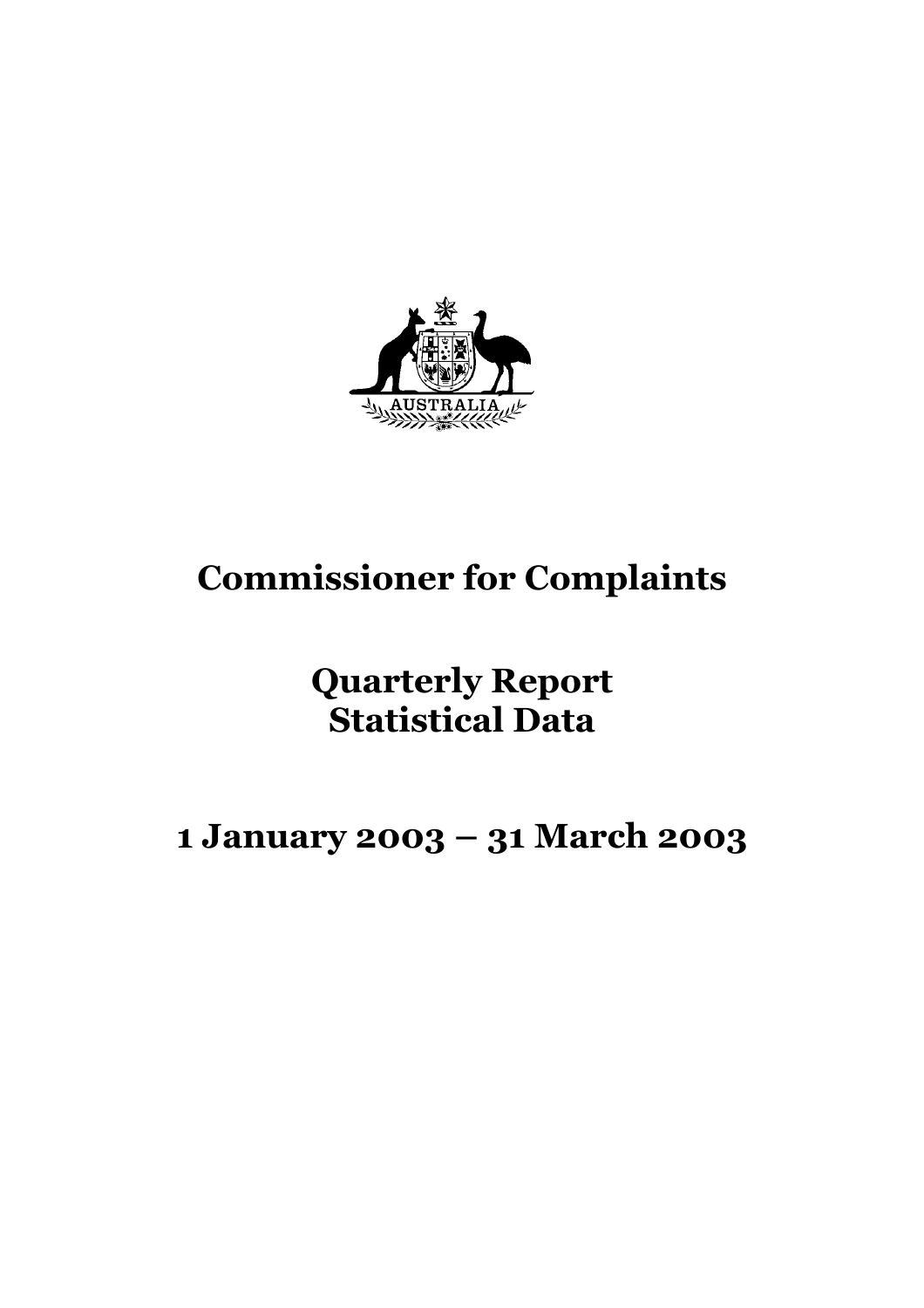# **Contents**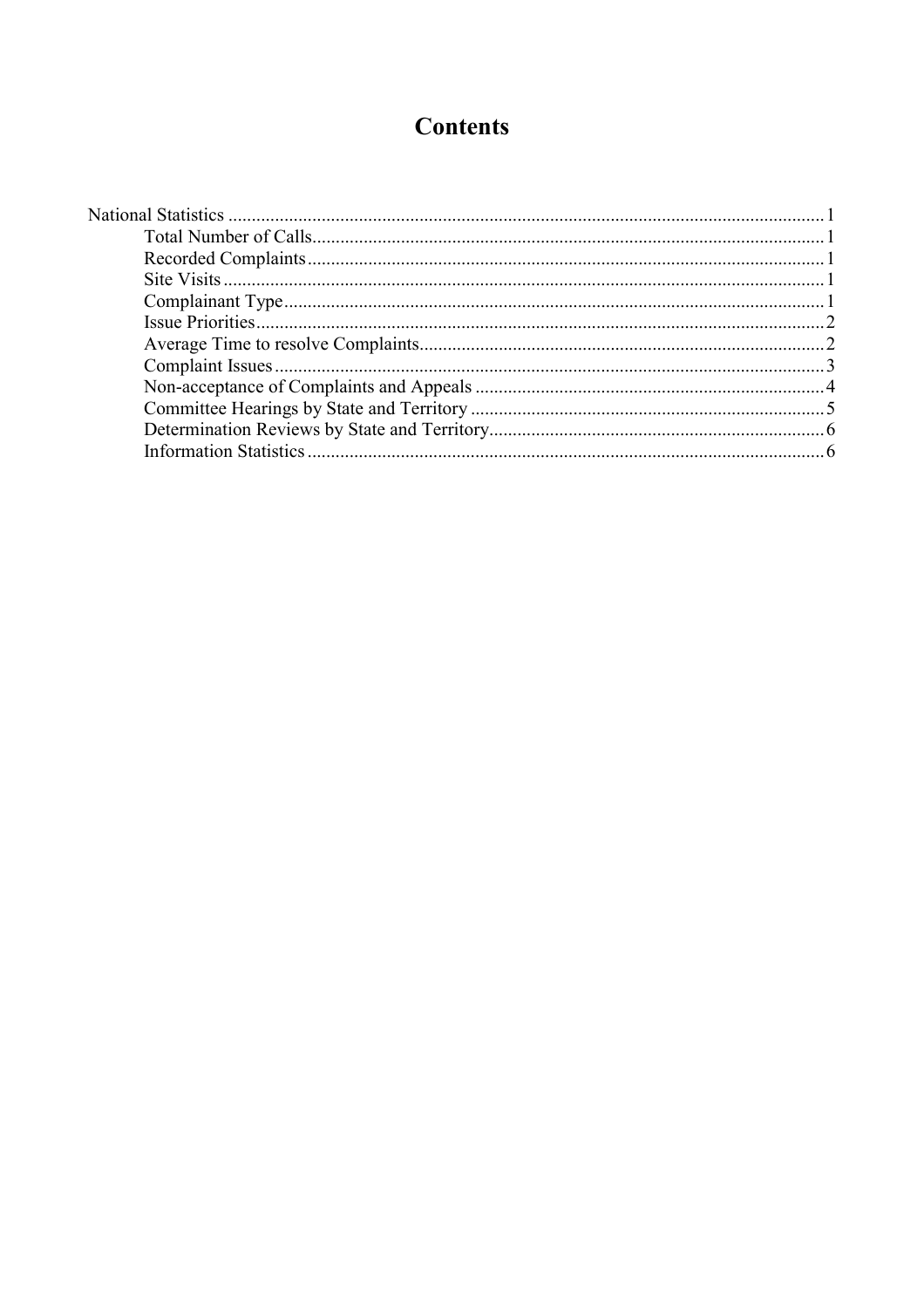# **National Statistics**

The statistical information for the following graphs is derived from various reporting elements of the CRS database.

## **Total Number of Calls**

During this reporting period the scheme dealt with a total of 1910 calls. The following figure shows the breakdown of calls recorded in each jurisdiction during the reporting period, that is the number of complaints, information and feedback calls, shown as a percentage of the total 1910 calls recorded nationally.



**Fig 1: Total Number of Calls by Jurisdiction**

Of the 1910 calls recorded, 360 (19 per cent) were registered as complaints and 1548 (81 per cent) were registered as information calls.

## **Recorded Complaints**

The majority of the 360 complaints recorded during the reporting period related to aged residential care services, however, three complaints (1 per cent) related to Community Aged Care Packages (CACPs) and one complaint was associated with flexible care services [Extended Care at Home]. As in previous reports, the relatives of residents (61 per cent) lodged the majority of complaints recorded nationally. Across Australia 14 per cent of complaints were lodged by staff of aged care services and 9 per cent by residents or care recipients. Three per cent were lodged by ex-staff. Friends lodged three per cent of complaints. Together, advocates and legal representatives lodged 1 per cent of complaints. Four per cent of complaints were listed as being lodged by 'others', and 'unknown' respectively.

#### **Site Visits**

During the reporting period the database records that officers undertook a total of 144 site visits either as part of the preliminary assessment or ongoing management of the issues raised.A total of 122 facilities were visited and issues relating to 145 individual complaints were discussed.

#### **Complainant Type**

Of the 360 complaints recorded nationally during the reporting period, 236 (66 per cent) were registered as open complaints, 66 (18 per cent) as confidential complaints and 58 (16 per cent) as anonymous complaints.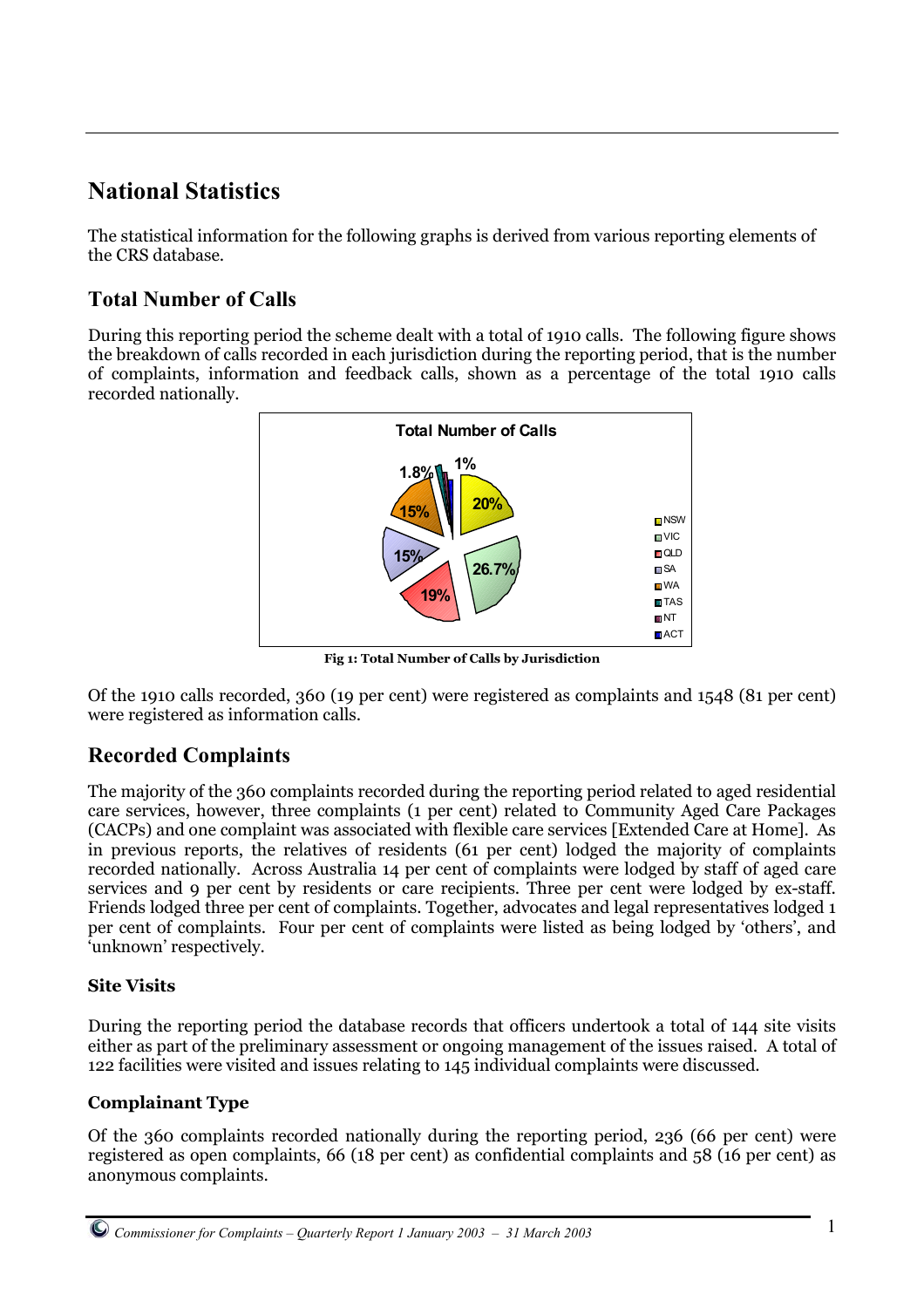Note that a proport.ion of complainants who initially lodge a confidential complaint with the Scheme subsequently amend the status of their complaint and request that the issues being dealt with are managed as an open complaint.



**Fig 2: Complainant Type and Volume**

#### **Issue Priorities**

Complaints are assessed as either urgent or standard (complex). During the reporting period nine issues were assessed as urgent. A further 249 complaints were assessed as complex.



**Fig 3: Issue Priorities**

#### **Average Time to resolve Complaints**

The database provides information regarding new cases both received and finalised within a period. During the reporting period the Scheme finalised 131 cases. The average number of days to finalise complaints received within the reporting period was 23.7 days.

At the end of the reporting period the data show that, nationally, 24 per cent of cases were incomplete, 26 per cent were ongoing, 41 per cent had been finalised and 9 per cent had been withdrawn.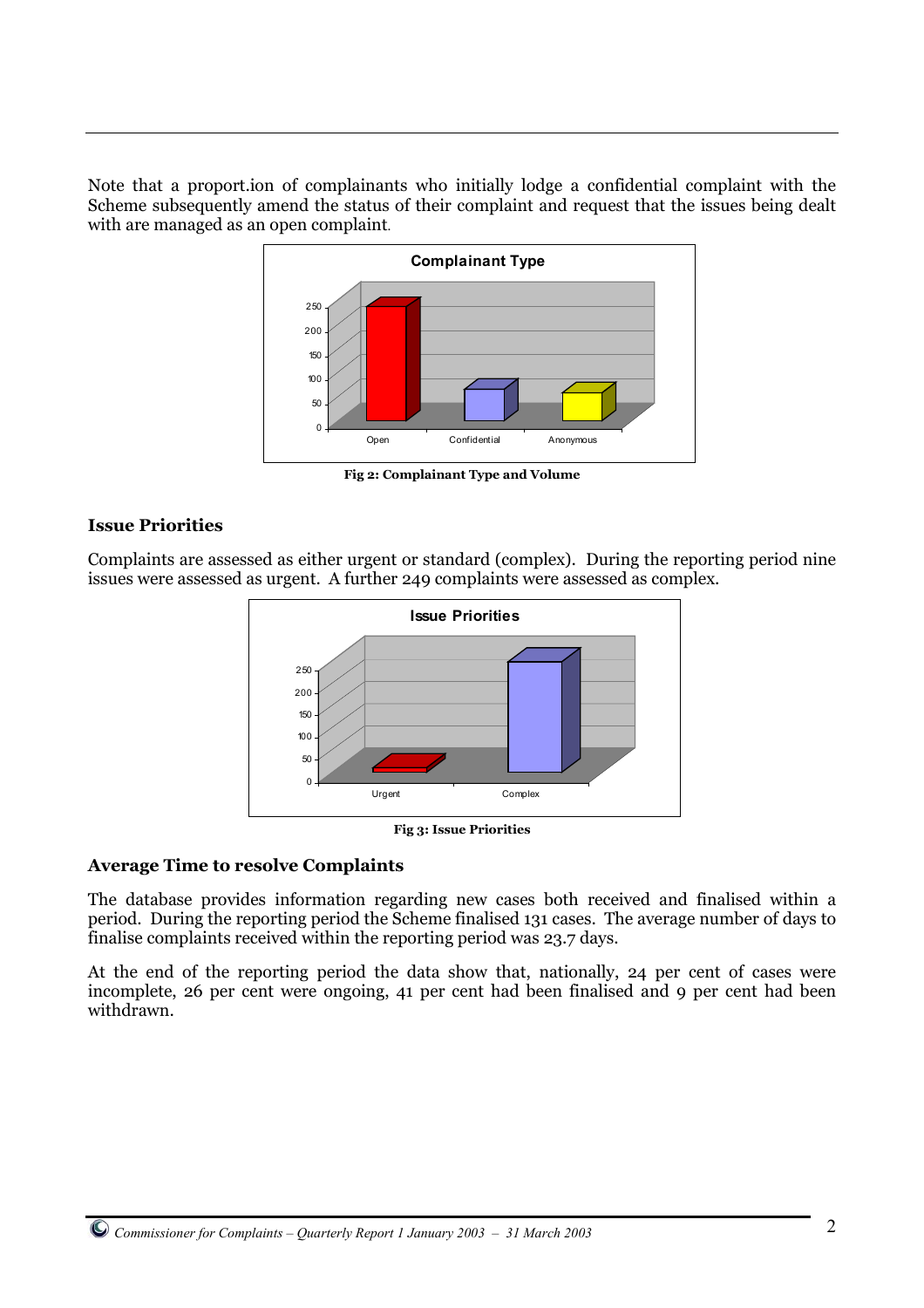

**Fig 4: Case Status: End of the Reporting Period**

#### **Complaint Issues**

The Complaints Resolutions Scheme (the Scheme) has identified 58 common issues that can be recorded in four main clusters, those being: Administration, Consumer Rights, Environment and Level of Care. The following tables show the seven top complaint issues in each category as a national percentage of the total. It should be noted that the tables do not equal 100 per cent but are presented in this manner for ease of viewing. The groupings do not vary significantly from previous reporting periods.





**Complaint Issues: Level of Care Clinical Medication Nutrition Behaviour Management Continence** Skin Care **Hydration 13% 12% 10% 7% 6%**

**Fig 7: Complaint Issues: Environment Fig 8: Complaint Issues: Level of Care**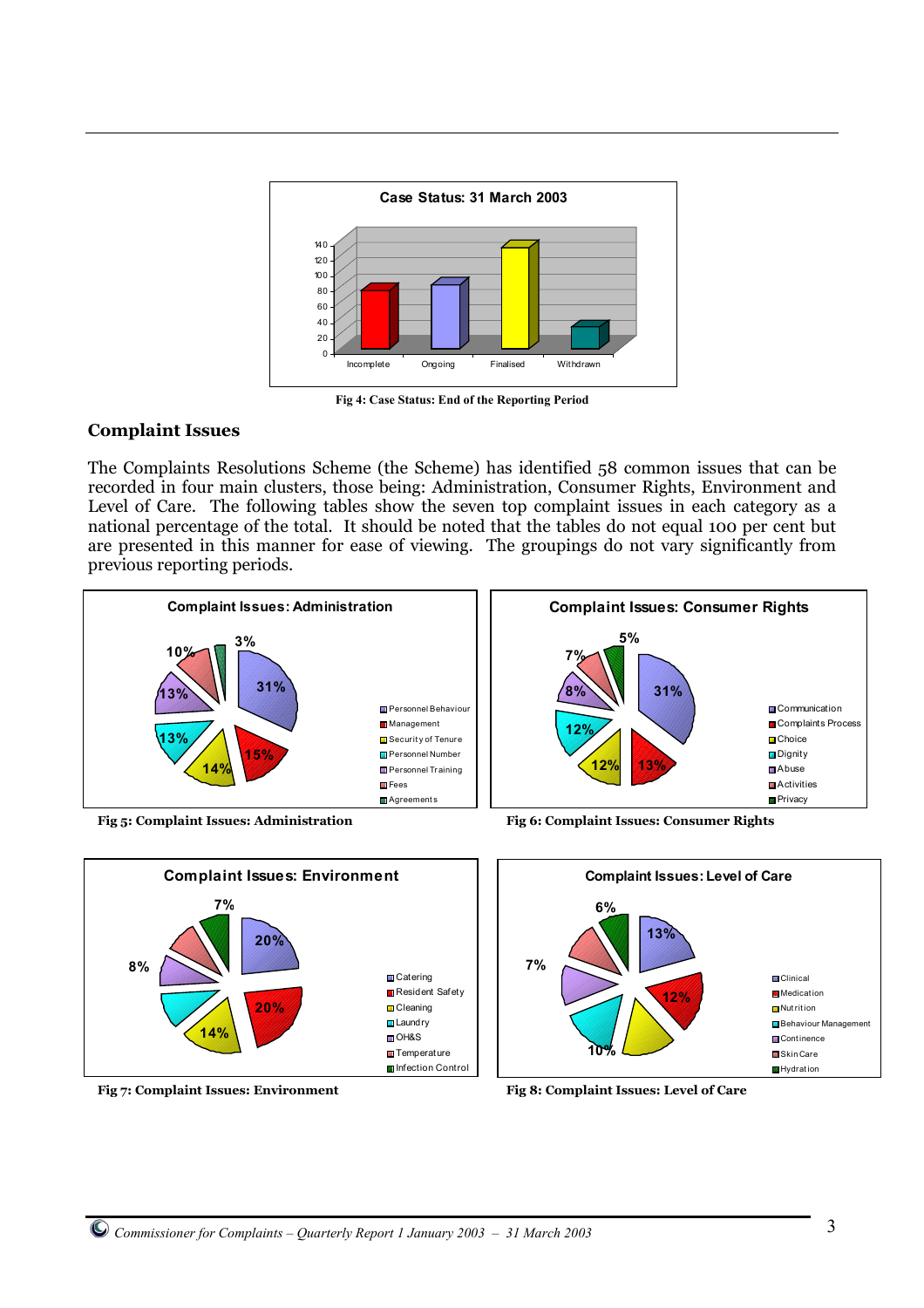Fifty-seven per cent of the total issues recorded under the Administration heading related to personnel behaviour, number and training issues. Communication issues made up 31 per cent of all issues lodged under the Consumer Rights heading and issues related to the safety of care recipients and catering respectively accounted for 20 per cent of issues raised within the Environment grouping. A total of 294 issues were recorded under the heading Level of Care. Twenty-five per cent of these issues related to clinical care and medication. Figure 9 shows the most frequently recorded complaint issues across the four groups during this reporting quarter.



**Fig 9: Most frequently recorded Complainant Issues**

### **Non-acceptance of Complaints and Appeals**

Based on *last status change* the database indicates that, across Australia, a total of 57 complaints were not accepted by the Scheme during the period ending 31 March 2003. Twelve of these complaints were received prior to 1 January 2003.

Northern Territory and the Australian Capital Territory did not record any non-accepted complaints. Seventy-five per cent of the total complaints not accepted originated in Victoria, 14 per cent in Tasmania, 5 per cent in New South Wales and 1.7 per cent each in Queensland, South Australia and Western Australia. The following figure shows the breakdown by jurisdiction, including those complaints that were received prior to 1 January and not accepted during this reporting period.



**Fig 10: Total Number of Complaints Not Accepted**

During this quarter, the Commissioner was asked to provide advice in relation to six appeals against the non-acceptance of a complaint. Two appeals originated in New South Wales and the Commissioner recommended that these decisions be confirmed. One appeal was lodged in Tasmania. The Commissioner recommended that this decision be set aside. Three appeals were received in Victoria. The Commissioner recommended that one decision be set aside. In the other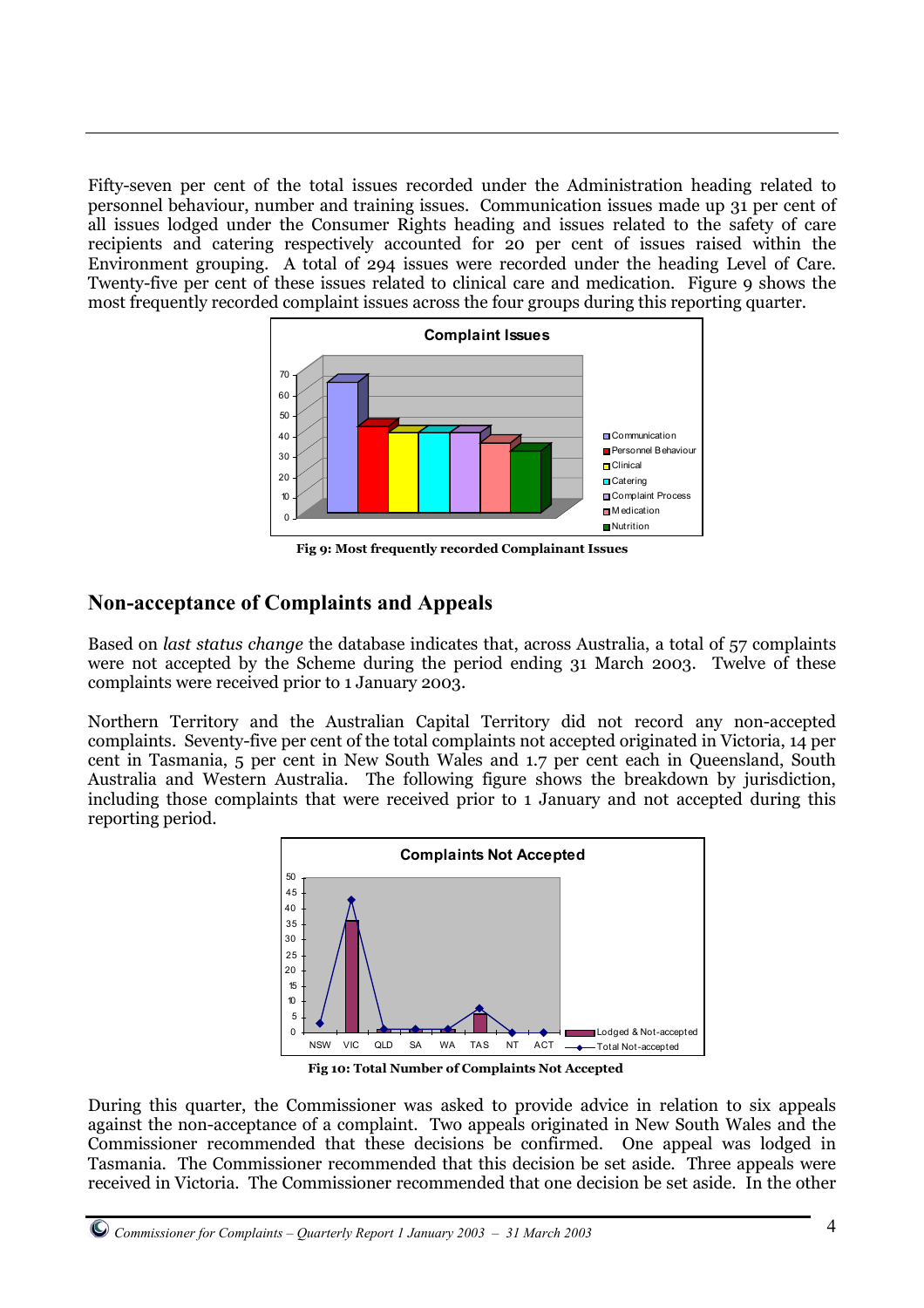two appeals nine issues were assessed. In relation to these complaints the Commissioner recommended that the decision to not accept four issues be confirmed and the decision be set aside in relation to five issues.



**Fig 11: Appeals Against Non Acceptance**

### **Committee Hearings by State and Territory**



Four cases were scheduled to be heard by Complaints Resolution Committees during the reporting period (three in Queensland and one in Tasmania). One complaint in Queensland was withdrawn prior to the hearing and a second case was withdrawn at the hearing. The third case proceeded as scheduled, as did the hearing in Tasmania. The complaints involved a range of issues including restricted access, resident rights, communication, choice and decision making, clinical care and the accommodation of personal furniture items.

A further four hearings have been arranged for April and May 2003.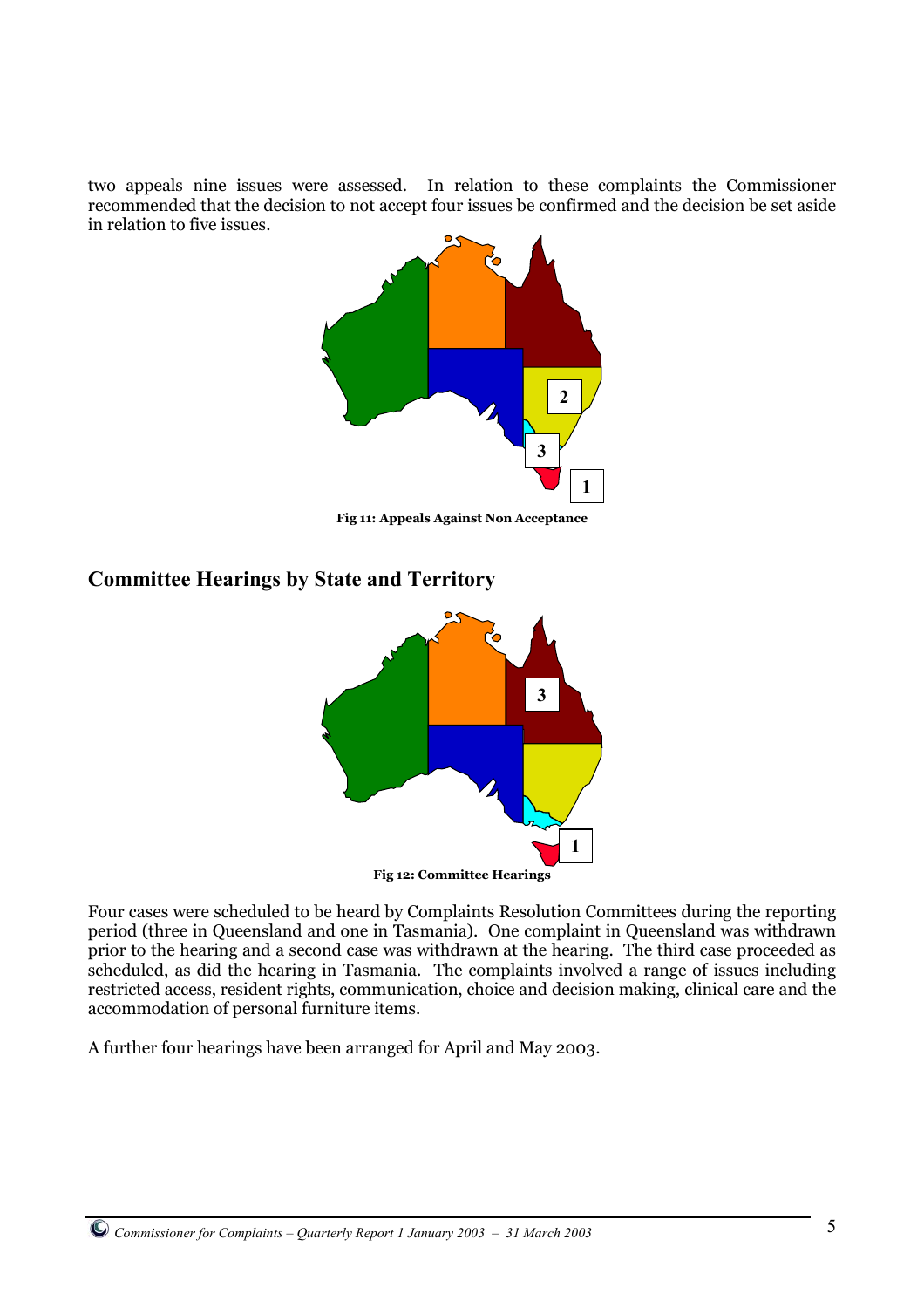### **Determination Reviews by State and Territory**

During the reporting period one Determination was reviewed. The complaint originated in Western Australia. The decision was confirmed with minor variations. Another application for review has been received from Tasmania and will be undertaken during the next reporting period.



**Fig 13: Determination Reviews by State and Territory**

## **Information Statistics**

During the reporting period 81 per cent of the calls registered by the Scheme (1548) were recorded as information calls. All jurisdictions, except Tasmania, recorded a higher percentage of information calls when compared to the number of complaints registered. The following figure shows a percentage breakdown of the total number of information calls received during the period.



**Fig 14: Total Number of Information Calls byJurisdiction**

It should be noted that not all information calls specify an outlet or caller status on the database. However, 97 per cent of calls received and recorded related to residential care. Seventeen calls (3 per cent) were associated with CACPs. The majority of callers (81 per cent) were seeking general information, however, 19 per cent of calls (295) sought information outside the jurisdiction of the Scheme.

At a national level, 62 per cent of the information calls registered were made by relatives, 13 per cent by currently employed staff, 9 per cent by care recipients, 3 per cent by advocates, 2 percent by friends and 1 per cent by ex-staff. Thirty-one per cent are recorded as 'other' and 1 per cent as 'unknown'.